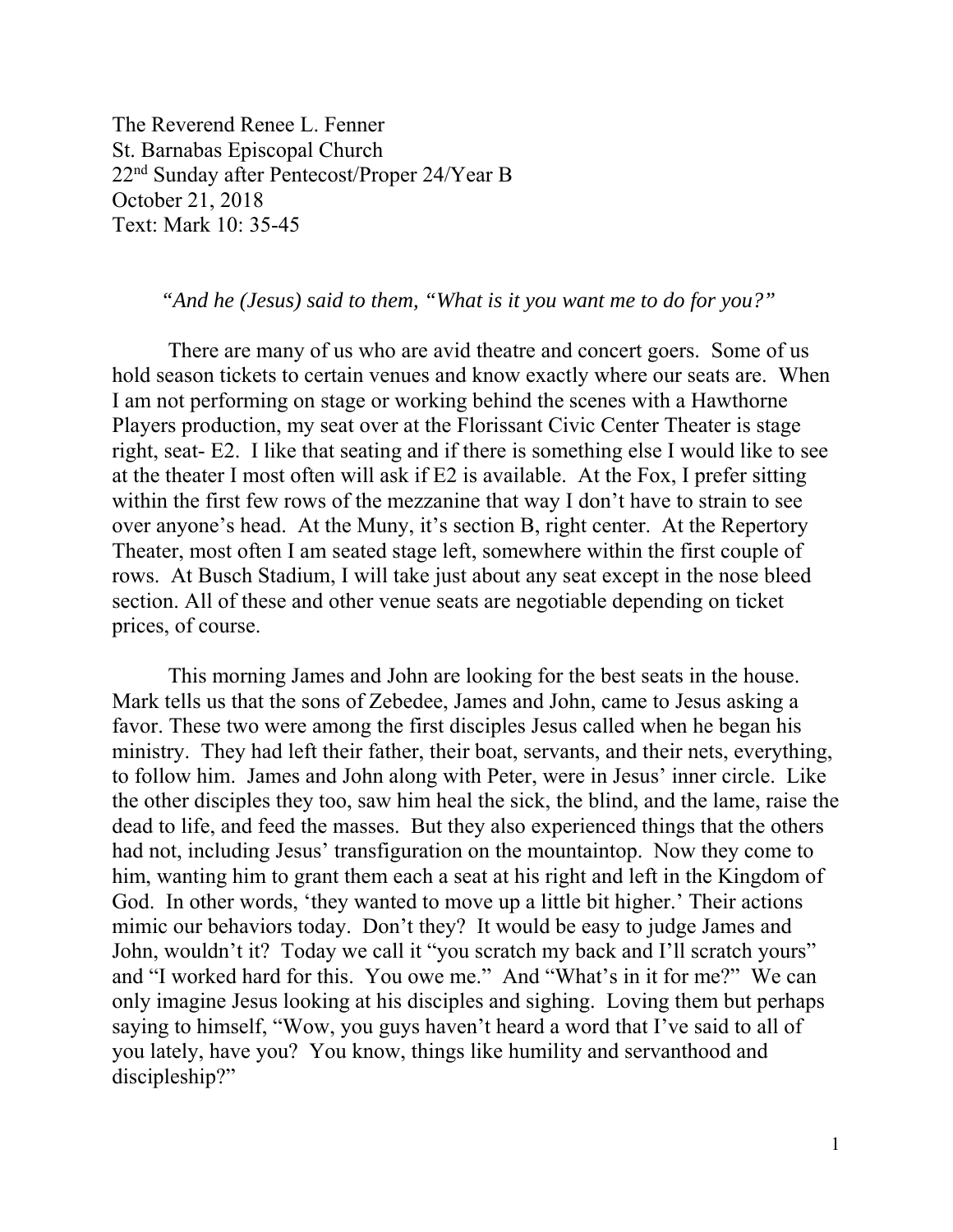Jesus does not scold James and John nor does he correct them. Instead he says to them, "You do not know what you are asking. Are you able to drink the cup that I drink, or be baptized with the baptism that I am baptized with?" In other words-'do you have the calling as I have and do you realize that it leads to the cross?' They answered him much like we would; 'We can! Sure, why not?' It was then that Jesus said to them, *"You do not know what you are asking. Are you able to drink the cup that I drink, or be baptized with the baptism that I am baptized with?"* In other words, to do as Jesus was doing would mean their own suffering and death. For "*his* cup is that of a murdered prophet. *His* baptism is that of a martyr, washed in his own blood."\* To follow him would not lead to a simple walk or a 'tiptoe through the tulips' for them or for us.

 Of course, the other ten heard the conversation between Jesus and James and John were quite upset by their arrogance. But why? They had already argued among themselves about who was greatest as they made their way to Capernaum in Chapter 9. Still, Jesus uses this moment to remind them once again of what he said earlier*, "…whoever wishes to become great among you must be your servant, and whoever wishes to be first among you must be slave of all."* 

 It is hard to think of ourselves in terms of being a servant or slave to anyone. It is easier to conjure up images of Jesus washing the feet of his disciples at the Last Supper or Saint Mother Teresa of Calcutta tending to the wounds of lepers. To remember how recently named St. Archbishop Oscar Romero spoke out and lost his life because of it. But for us to be seen in that light? No way! We aim to be the biggest and the best. We are too busy comparing ourselves to other peoplekeeping up with the haves instead of the have nots. We want those positions of power. We like to recognized, to be heard, and to be seen. To be catered to. To have the best seats. And we want the same successes for our children, nieces and nephews, and we teach them as much. And, oh, hold the suffering, please! Not us!

 I have mentioned this before but it bears repeating. The late Rev. Dr. Martin Luther King, Jr. once preached on this gospel on servant hood. His sermon was entitled, "The Drum Major Instinct." He began by reminding us that we all have some of the same qualities as James and John and that deep down within us is the *"drum major instinct-a desire to be out front, a desire to lead the parade, a desire to be first. And it is something that runs the whole gamut of life."*

He said we first learned it as infants-the louder we cried the quicker Mommy and/or Daddy came running to tend to our needs. Then as we grew older we never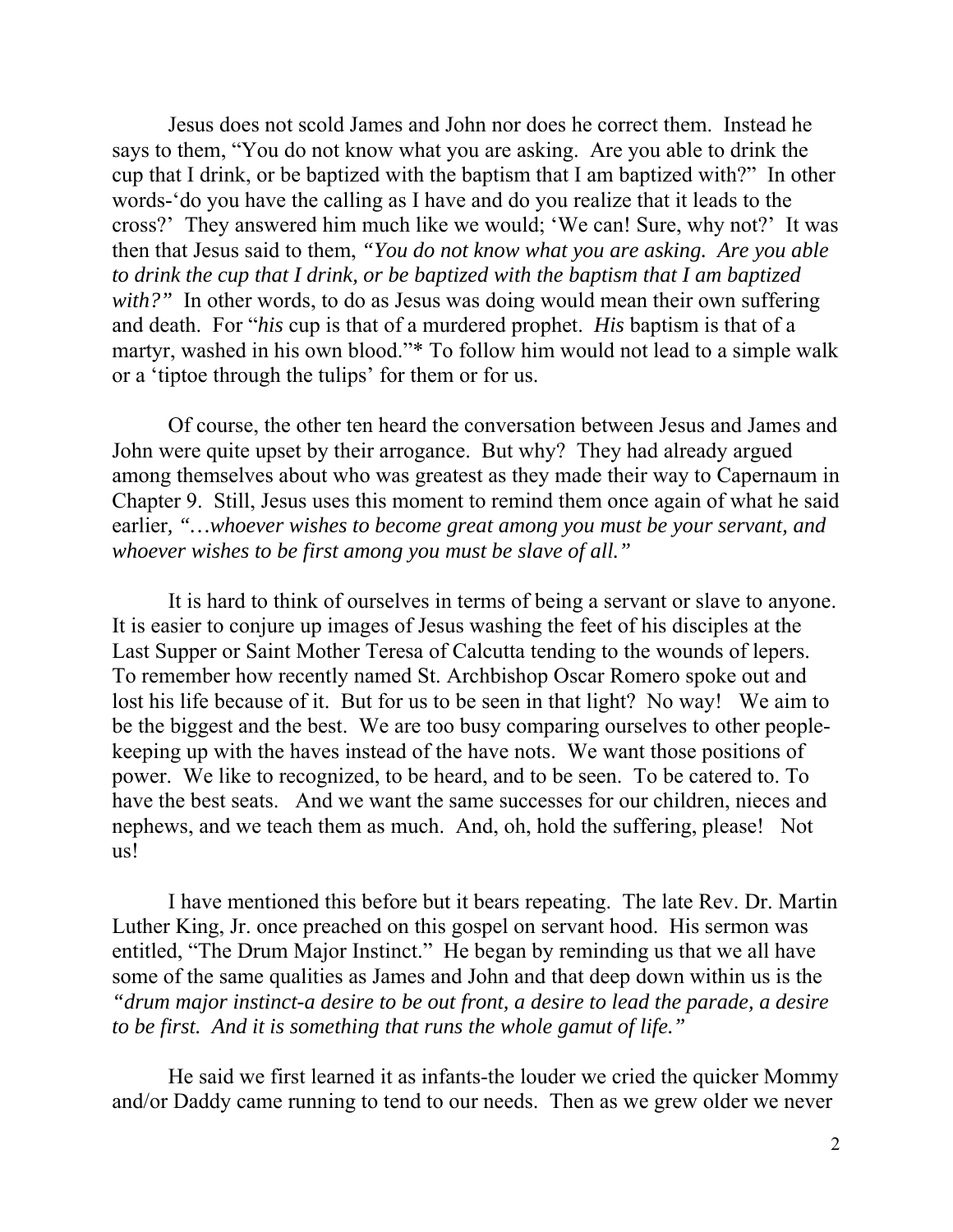really broke that cycle because we are people who like to be noticed, to be praised. Dr. King said, *"Nobody is unhappy when they are praised, even if they know they don't deserve it and even if they don't believe it. The only people unhappy about praise is when that praise is going too much toward somebody else. But everybody likes to be praised because of this real drum major instinct."*

Dr. King went on to say that people join everything to get that attention and recognition. Advertisers also add to this way of thinking as we seek to buy what they are selling. King continued, *"In order to be a man of distinction, you must drink this whiskey. In order to make your neighbors envious, you must drive this type of car. In order to be lovely to love you must wear this kind of lipstick or this kind of perfume."* We haven't changed all that much, have we?

Dr. King also went on to say that the drum major instinct can also be one's undoing and cause one to think oneself as better than. He finally turned the corner in his sermon by saying (and this is one of the greatest quotes attributed to Dr. King),

*And so Jesus gave us a new norm of greatness. If you want to be important wonderful. If you want to be recognized—wonderful. If you want to be great wonderful. But recognize that he who is greatest among you shall be your servant. (*Amen*) That's a new definition of greatness.* 

*And this morning, the thing that I like about it: by giving that definition of greatness, it means that everybody can be great, (*Everybody*) because everybody can serve. (*Amen*) You don't have to have a college degree to serve. (*All right*) You don't have to make your subject and your verb agree to serve. You don't have to know about Plato and Aristotle to serve. You don't have to know Einstein's theory of relativity to serve. You don't have to know the second theory of thermodynamics in physics to serve. (*Amen*) You only need a heart full of grace, (*Yes, sir, Amen*) a soul generated by love. (*Yes*) And you can be that servant."\*\** 

Yes, we are all called to be servants; to serve our God and each other. Our greatness will not come from being high on the list or by having the best seats in the house but by walking a little differently in the world. By bringing God's reign even nearer in our everyday lives. By asking ourselves: What would Jesus do? How would Jesus respond to certain situations and circumstances? Are we willing to drink the cup that Jesus drinks? Are we willing to be baptized with the baptism with which he is baptized? Can we follow him without counting the cost?